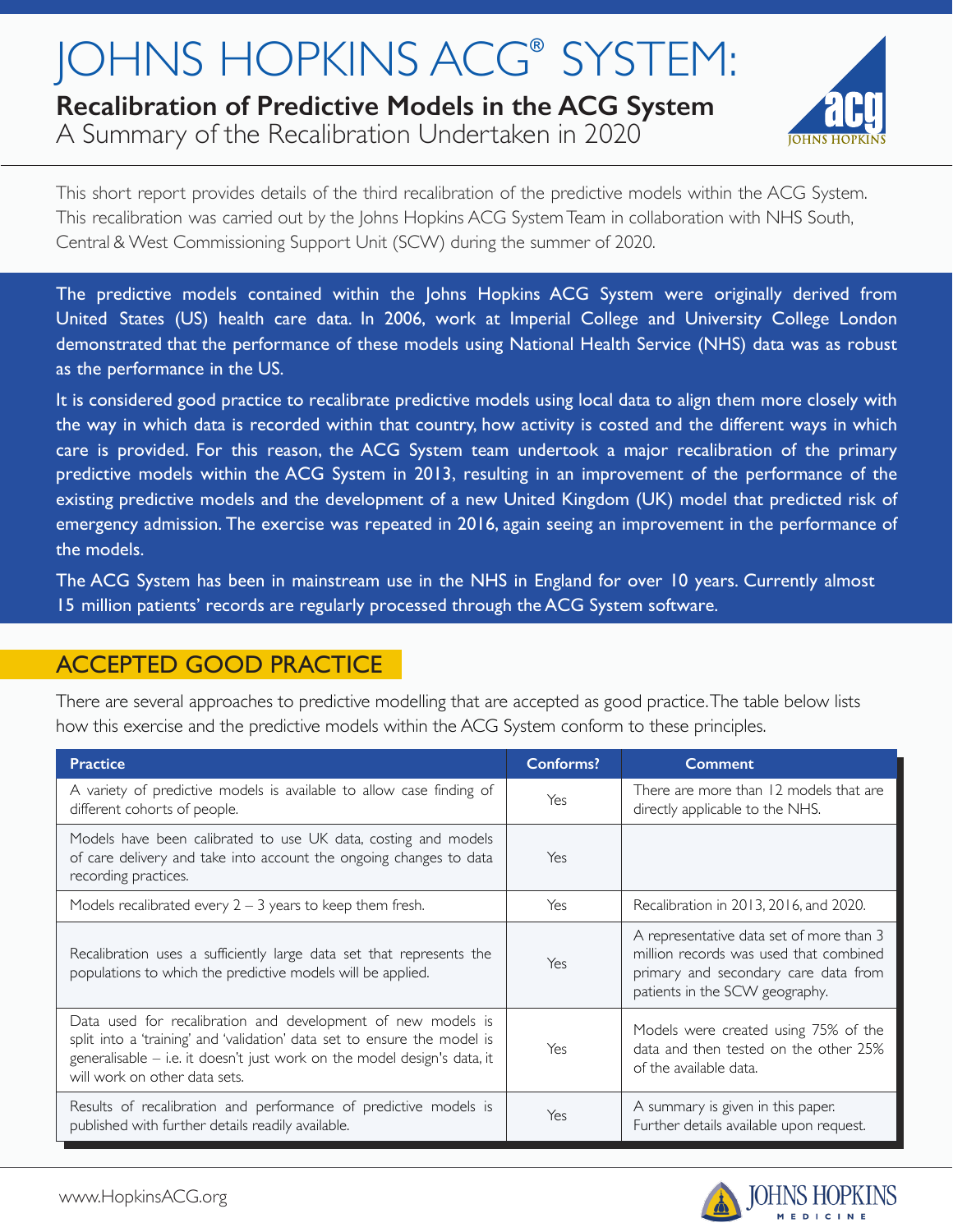## AIMS & APPROACH

The principal aim of the recalibration exercise was to apply key outputs from the ACG System (version 12.0) as independent variables (predictors) in year 1 to predict individual patient outcomes in year 2. Two main dependent (outcome) variables were used in the study: total cost in year 2, and hospitalisation (inpatient admission) in year 2. The objectives were to:

1. Recalibrate the existing UK-based predictive models using ACG v12.0 variables

#### 2. Compare the performance of the recalibrated models with the existing UK-based models

The 2020 exercise benefitted from a very large dataset of a little over 3 million records, around 6 times the size of the previous UK recalibration. This brought both benefits, in terms of statistical robustness, but also some disadvantages; the combination of dataset size (3 million rows and nearly one thousand variables) and computational power required in order to enact the analyses, meant that a bespoke virtual machine had to be commissioned for the exercise. Even then, further enhancements were required in order to derive the computational headroom needed. Previous recalibrations had been undertaken in IBM's SPSS software, but following a general move in the NHS towards using the open source 'R' software, the 2020 exercise was undertaken using the latter. Code was developed in R that will enable the recalibration to be undertaken in a semi-automated way next time.

A range of validation analyses were applied in advance of the full recalibration analysis, including visualisation of variables and distributions using Tableau® and Microsoft Power BI, triangulation against reference datasets from prior recalibrations, and joint sense-checking with academic colleagues. There was also a comprehensive set of data preparation exercises undertaken in advance, such as testing cut-points, deriving new variables, creation of dummy variables, and conversion of variable types. The resulting dataset was then also subject to checking that the model build and validation datasets did not differ in any important way.

Two types of regression analyses were used; linear regression for continuous variables such as total cost, and binary logistic regression for yes/no variables such as admission to hospital. For both types of regression, standard statistical measures were applied to confirm that the updated models performed comparably with the existing models, given the same input data.

#### **RESULTS**

Unlike other predictive models used in the UK, the ACG System predicts the likely total costs associated with a patient in the coming year in addition to the probability/risk of adverse events such as an emergency admission. The following tables provide a summary of the performance of:

- The 'linear' models that predict a particular value across a range of values, in this case total cost and pharmacy costs
- The 'binary' models that predict the probability of whether a particular event will or will not happen

Further details of the performance models at various 'cut points' are available upon request.

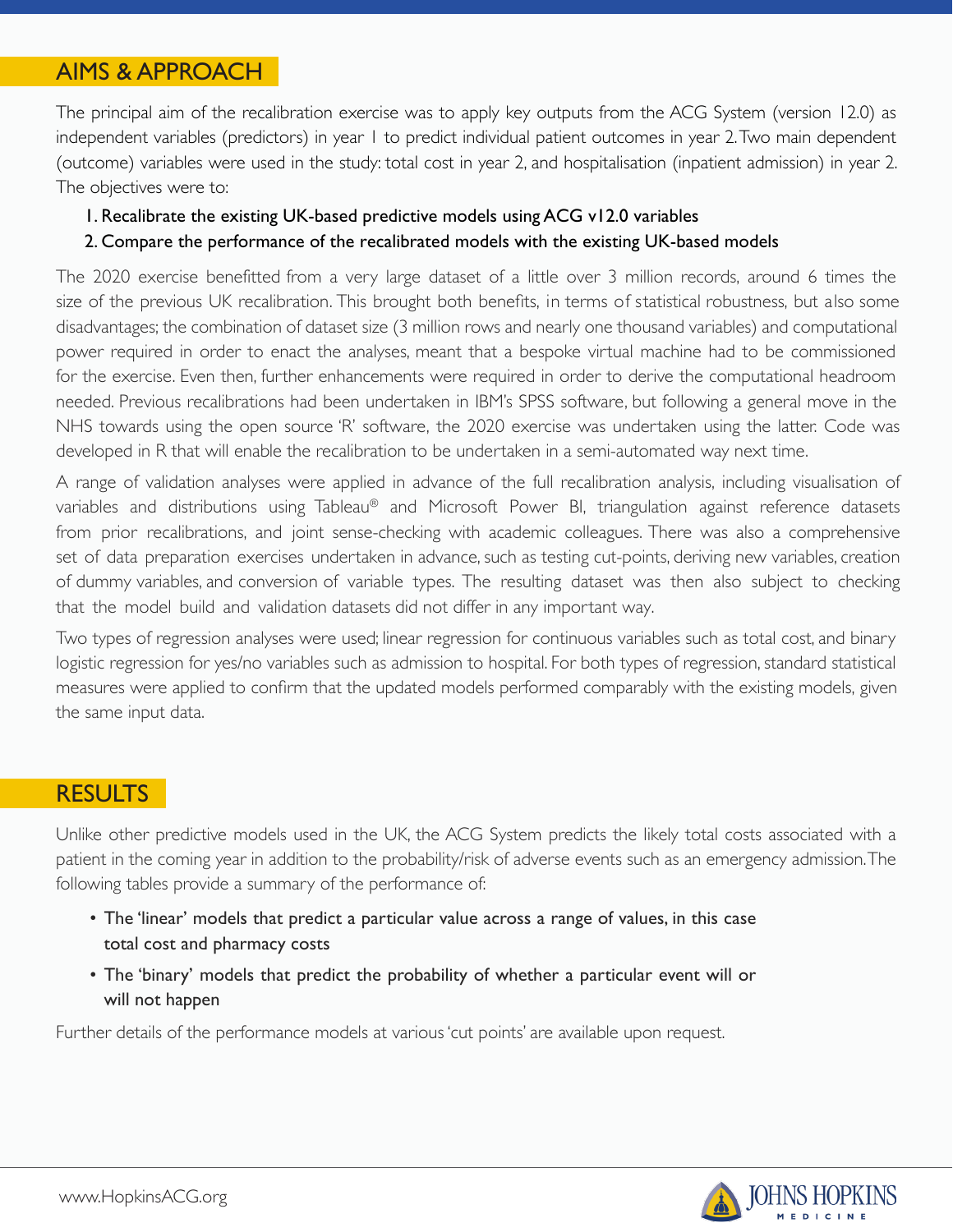## LINEAR MODELS

| <b>Predictive Model</b>                    | Original US $R^{2+}$ | <b>UK 2013 R<sup>2</sup></b> | <b>UK 2016 R<sup>2</sup></b> | <b>UK 2020 R<sup>2</sup></b> |
|--------------------------------------------|----------------------|------------------------------|------------------------------|------------------------------|
| <b>Total Cost</b>                          | 0.226                | 0.256                        | 0.271                        | 0.266                        |
| Drug Cost (based on total cost markers)    | Not Available        | 0.355                        | 0.362                        | 0.405                        |
| Drug Cost (based on pharmacy cost markers) |                      |                              | 0.550                        | 0.598                        |

The performance of predictive models will deteriorate over time due to changes in the way in which health care data is recorded and the introduction of new clinical codes. This recalibration exercise has assured that the total cost model continues to perform well on newer data. There have been further improvements in the performance of the models related to drug costs.

### EXISTING BINARY MODELS

| <b>Predictive Model</b>                | <b>Original US</b><br>AUC <sup>2</sup> | <b>UK 2013</b><br><b>AUC</b> | <b>UK 2016</b><br><b>AUC</b> | <b>UK 2020</b><br><b>AUC</b> |
|----------------------------------------|----------------------------------------|------------------------------|------------------------------|------------------------------|
| Any Admission - next 12 months         | 0.774                                  | 0.763                        | 0.780                        | 0.775                        |
| Any Admission - next 6 months          | 0.787                                  | 0.782                        | 0.801                        | 0.798                        |
| Any Admission - LOS of 12 days or more | Not Available                          | 0.901                        | 0.912                        | 0.903                        |
| Emergency (unplanned) Admission        | Not Available                          | 0.773                        | 0.786                        | 0.768                        |

The updated models that have been calibrated to work with changes to health data over the last four years continue to perform well. All models are very good at highlighting patients they are designed to identify.

<sup>I</sup>R<sup>2</sup> or R-squared is a measure of forecasting accuracy in linear predictive models. It is the percentage of variation in medical cost explained by the model. A value of 0 indicates that the model explains 0% of the variation, while a value of 1 indicates that the model explains 100% of the variation.

<sup>2</sup>The AUC (Area under the Curve or the Receiver Operating Characteristic [ROC] curve) is one of the performance measures used for binary predictive models. It is the probability that an observation will be classified as a true positive or a true negative, or in other words, correctly. A value of 0.5 suggests the results are no better than chance while a value of 1.0 suggests perfect classification. A value of >0.7 is considered good performance. A value > 0.8 is considered very good.